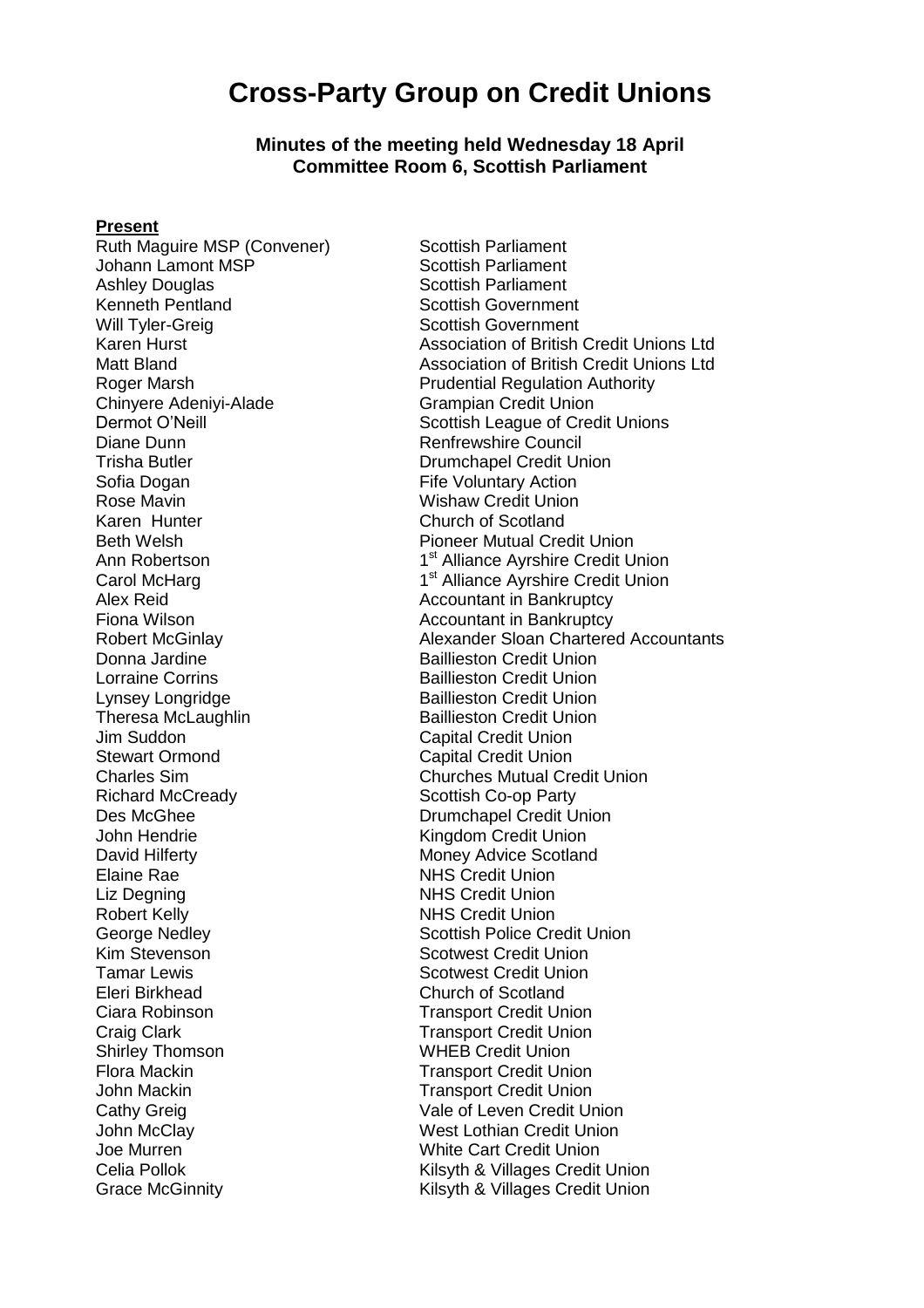# **Apologies**

Claudia Beamish MSP Angus MacDonald MSP Gerry Docherty, East Kilbride CU

### **Introduction**

Ruth Maguire MSP, Convener, welcomed the group to the meeting, in particular her colleague Johann Lamont MSP, and introduced the speakers.

# **Update from Scottish Government**

Kenny Pentland, of the Scottish Government, provided an update on the proposed credit union awareness campaign:

- A funding bid was submitted before Christmas and funding has now been secured. Information has been gathered from the USA, Accountant in Bankruptcy and local authorities.
- **•** Workshops will be put together for representatives of credit unions to discuss aims and adjectives, appropriate channels for delivery. Evidence on other social enterprise campaigns is still being sought.
- It is possible that something could be launched to coincide with International Credit Union Day.

#### **Update on insolvency regulations**

Fiona Wilson, Policy Manager at Accountant in Bankruptcy, give an update on what changes have been announced to the Debt Arrangement Scheme (DAS), and what changes the AiB is considering in relation to Protected Trust Deeds (PTDs). An announcement on PTDs is due next month. Both sets of changes are part of a longer term objective to get the right person into the right product.

Robert Kelly, NHS Credit Union spoke about the impact of recent trends in insolvency on his own credit union. He welcomed the AiB's approach to tackling some of the problems they have identified in the current system. He noted that his credit union would be writing off £150K this year as a result of debt solutions. The credit union is always open to helping people who have fallen on hard times, but the increase in PTDs in particular is resulting in the credit union considering repricing loans and reconsidering risk appetite, which impacts the whole membership.

He noted that it is important for the credit unions sector to speak out about unusual trends and work together to find a solution.

After both speakers there was an open discussion about the experiences of credit unions of these issues, in which the following points were covered:

- For smaller credit unions margins are even tighter, and the sums being written off are resulting some considering whether they can continue to operate.
- **Increasingly credit unions are finding that members are not mentioning to the credit union** that there are any difficulties, yet signing up for a PTD promoted by advertising.
- The role of the insolvency sector in driving the increase in PTDs is being underplayed, and it appears that the sector is benefitting financially from it.